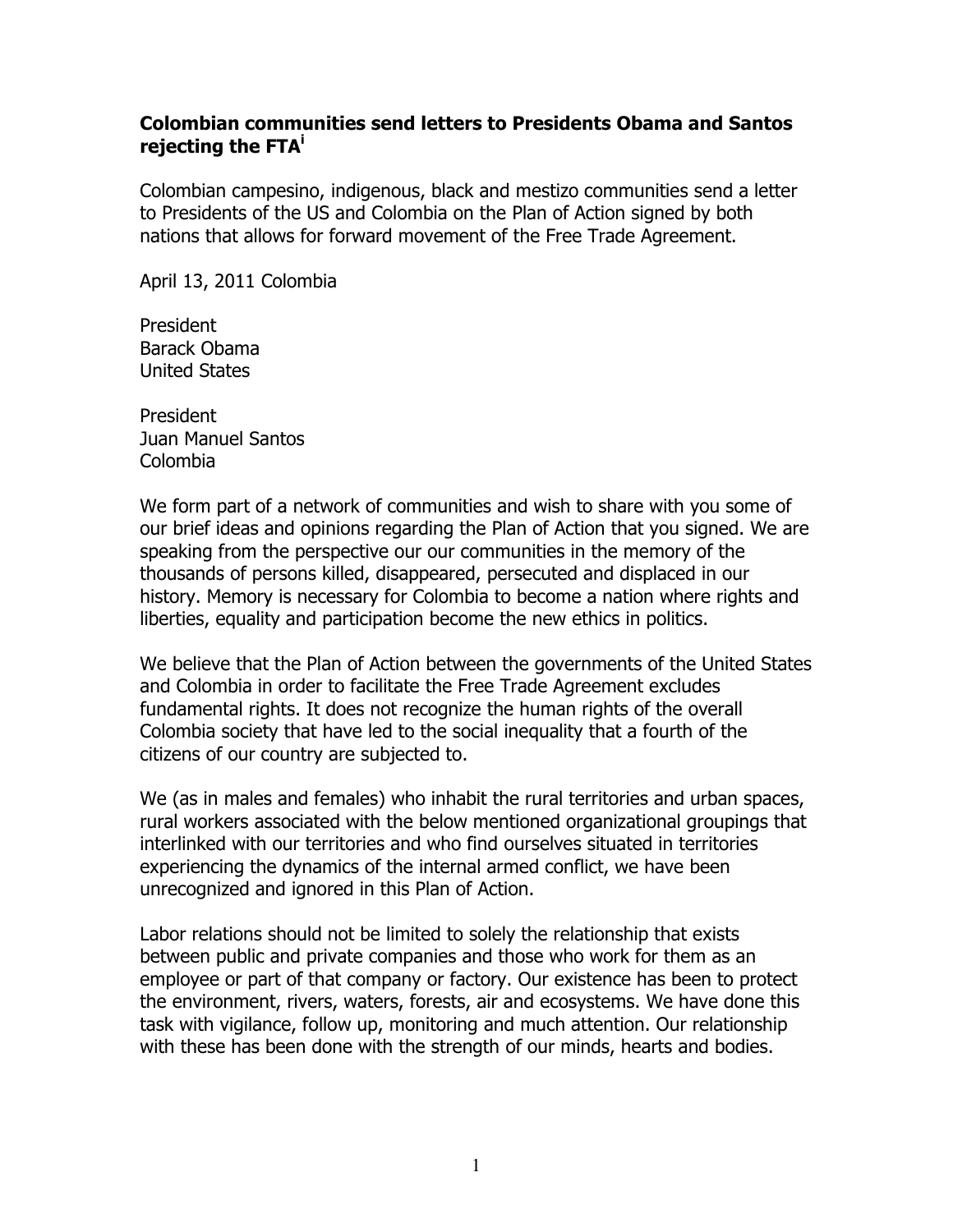Our interaction with our lands has also included cultivating foods and hunting, which serves in addition to other things, as our main way of surviving. In some cases when there is excess product we transform that to food for others. All of this is also labor.

Our organizations and networks were organized in order to protect our fundamental rights including that to our right to work. This is why we value the concern you have with trade unionists since that is a delicate issue. However, we believe that that concern should also be transfer to the rest of the male and female workforce which includes rural workers like ourselves.

We recognize that there have been advancements in terms of dialogue from the time of Uribe's government to Santos. However, there remains a huge gap between the words and realities. Mr. President Santos, this change in climate has not been sufficient in terms of a change in human rights nor has it changed the negative effects of the internal armed conflict that continue to take placed against us. Nor has there been a change in abuses committed by businesses, many of who are linked to crimes and fraud. We invite you to come and get to know this reality. We are not lying to you. Mr. President Obama, the reality is that grave human rights abuses continue to take place against us the rural inhabitants.

We continue to be victims of the impunity that has persisted for the past 15 years. We continue to experience death threats and attempts to physically kill us. We also experience restrictions of freedom of movement and expression. We are excluded from all the substantial decisions made that affect us including the victims and restitution law. Our protests about this are not heard. Paramilitaries continue to act in collusion with the security forces and that police in Urabá antioqueño, bajo atrato, Ariari, San Onofre, Sincelejo, bajo y medio Putumayo, Tumaco, Buenaventura, Argelia, Popayán and Trujillo.

All of this coincides with business operations and companies and industrialists who are beneficiary of paramilitaries and para-politics.

The large scale international investment that has come to Colombia in the past eight years was given to a scandalous government that was highly corrupt. This is a government that allowed extrajudicial killings to take place; a government that embarked in illegal intelligence operations, payed and killed witnesses and who silenced the truth by extraditing (to its favor) perpetrators and showing that it cared for the US victims of drug trafficking (at the detriment of Colombia's victims). This government also used the mecanismo of extradition to hide its own responsibilities in crimes against humanity in Colombia. As a result of this it has left a democracy that has been robbed of its ethics and control over its politics and economy. Operations that allowed for the legalization of the dispossession of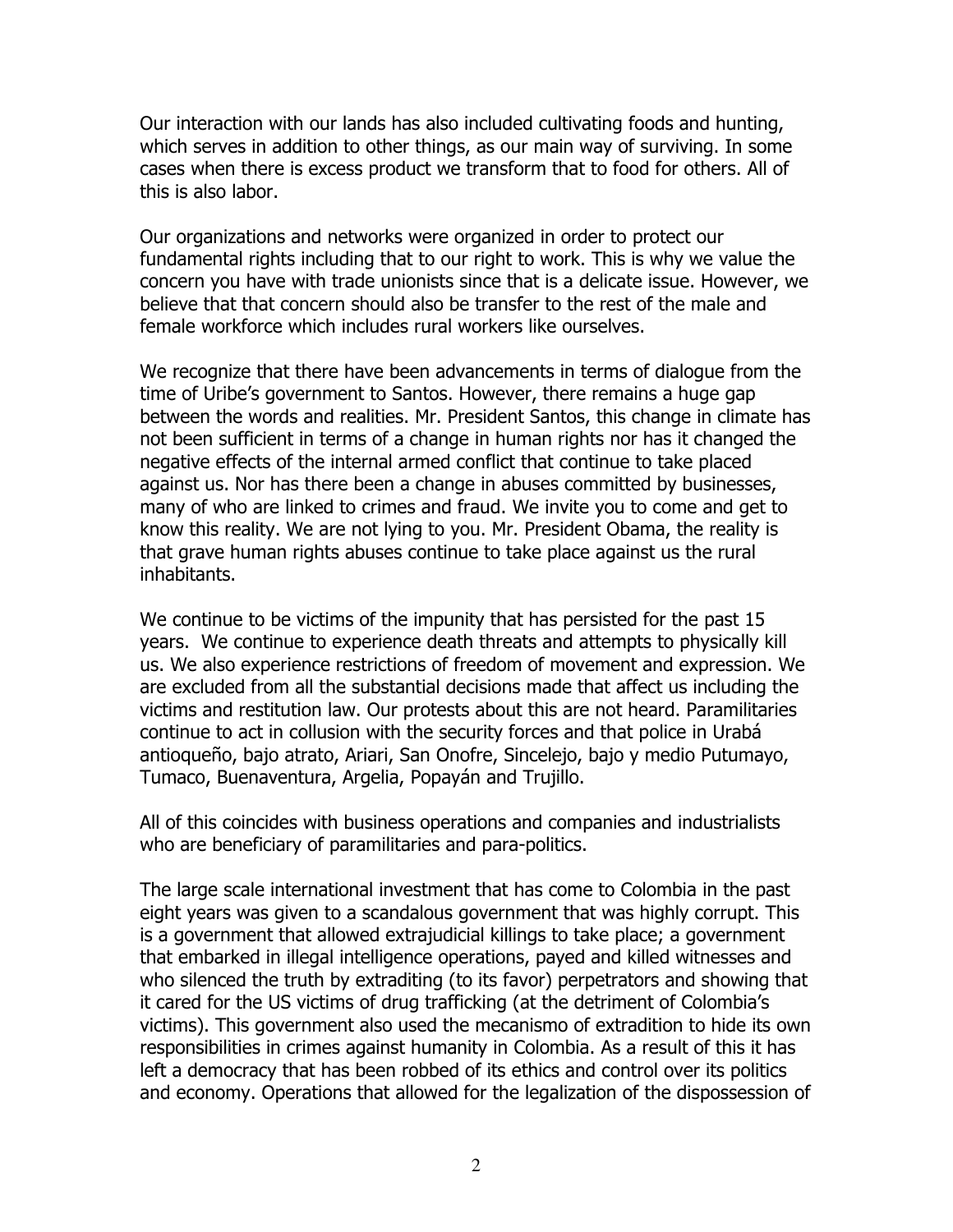more than 7 million hectares of land under the Uribe government, incentives for Colombian business owners that today coincide with the interest of private investors will become the interests of US investors. Development, its investment and profits for businesses cannot be done on the basis of impunity and completely ignoring those who have lived in these territories and preserved its ecosystems, producing the country's food avoiding a food, energy and environmental crisis. The high value placed on economic private interests cannot be above lives and nature.

The eventual signing of an FTA will have grave consequences on our lives, our existence and territories. These consequences will be recognized in time, even if it is late. They must form part of tripartite discussions between the governments of the United States, Colombia and the communities.

Opening up the US business sector to such unequal, anti-democratic conditions will only lead to a deepening of human rights, environmental degradation, and irreparable environmental damage, extinction of indigenous communities, internal displacement and unjust labor practices. As such, this decision will become a new destabilizing factor that will just lead to increased environmental and food crises.

We call upon you to listen to us and to generate URGENT and PRECISE spaces of dialogue where we can show you the grave humanitarian, human rights and IHL abuses that we are confronting. We also wish to discuss with you the environmental, human rights and food security risks that extractive industrial operations are generating. Many of these are taking place due to commercial agreements that do not include participation of those affected without a broad and sufficient dialogue which one would expect in a real social and political democracy. For there to exist such a democracy there would need to actually exist peace in the country.

We will also be communicating our concerns to members of Congress in both countries under the hope that they will listen to us.

Nos comunicaremos igualmente con los parlamentos de los dos países en la espera de que nos escuchen.

We thank you for your attention and hope to receive your response.

Organizations that form part of the Alternative Network:

Asociación de Zonas Humanitarias y de Biodiversidad de la cuenca del Jiguamiandó, y Curvaradó-Chocó Resguardo Indígena de Urada Jiguamiandó-Chocó Comunidades de Autodeterminación Vida y Dignidad – CAVIDA-Chocó